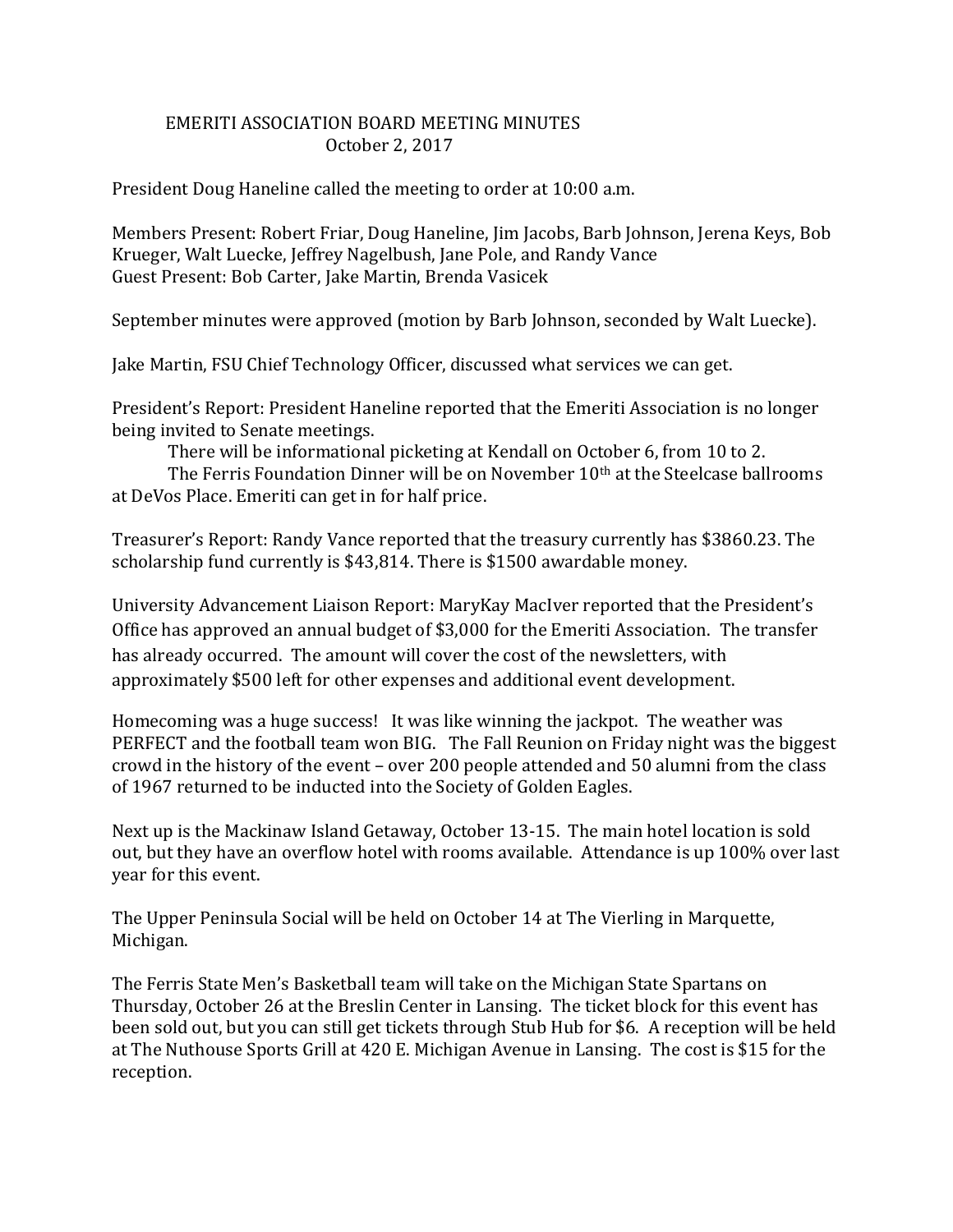The Women's Basketball team will hold their annual Tip Off Fundraising Dinner on October 21 from 6 to 10 pm at the Granger Center. Tickets are \$45. A table of 8 is \$300.

The Ferris Foundation Benefit is November 10 at DeVos Place in the Steelcase Ballrooms. Aly Raisman of the U.S. Olympic Gymnastics Team will be the keynote speaker. Emeriti may purchase a ticket for \$125. Information is available at ferris.edu/giving.

Publicity: MaryKay sent a notice of this meeting through University Wide Notices. A Facebook posting announcing this meeting was also made.

Social: Walt Luecke reported that the fall luncheon will be on October 4th at Falcon Head. So far 49 people have registered.

The holiday dinner will be on December 5<sup>th</sup>. Fundraising at the holiday dinner was discussed.

Membership: No report

Service: No report

Professional Concerns: No report

Fundraising Committee: Bob Carter suggested that calls be made in November. He also reported that the first scholarship award was given to Arts and Sciences student Harry Coles. He also announced the fundraising comprehensive campaign beginning on November 9th and 10th.

Helen's Garden: According to MaryKay MacIver, Alice Bandstra reports that the Ferris grounds staff has planted the tree that was purchased by the History Task Force. The tree is located by the north entrance to the Alumni Building, and is accented by boxwoods. The History Task Force also purchased additional boxwoods to replace ones that had died in several of the beds in the garden. There is still plenty of color to enjoy until the first frost. The season will wind up next month with raking and removal of annuals.

Florida and Arizona Liaisons: The Florida get-togethers may be influenced by the hurricanes. The Arizona get-together will be on February 8th at the Golden Corral in Tuscan at 1.

Newsletter: October 15 is the deadline for the November newsletter.

Social Media: The luncheon was not on the schedule. This will be corrected.

Old Business: Jerena Keys reported that letters were sent out soliciting funds for United Way. Last year the emeriti gave \$4770. She will set up a place for donations at the luncheon.